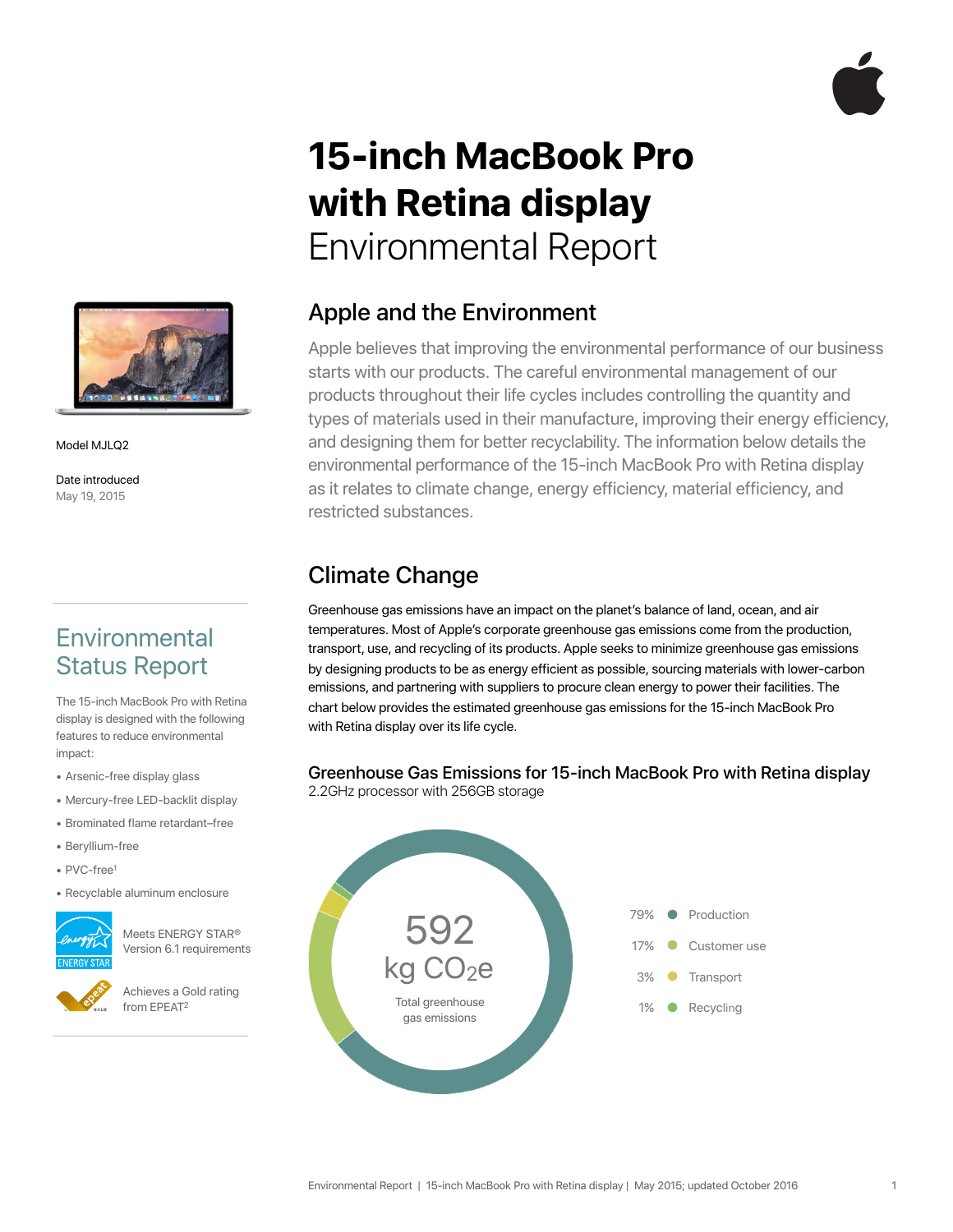

#### **Battery design**

The 15-inch MacBook Pro with Retina display features a lithium-ion polymer battery chemistry that is free of lead, cadmium, and mercury. This allows for an extended lifespan and is designed to deliver up to 1000 full charge and discharge cycles before it reaches 80 percent of its original capacity. In addition, adaptive charging reduces the wear and tear on the battery, giving it a lifespan of up to five years.

# Energy Efficiency

Because one of the largest portions of product-related greenhouse gas emissions results from actual use, energy efficiency is a key part of each product's design. Apple products use power-efficient components and software that can intelligently power them down during periods of inactivity. The result is that MacBook Pro with Retina display is energy efficient right out of the box.

The 15-inch MacBook Pro with Retina display outperforms the stringent requirements of the ENERGY STAR Program Requirements for Computers Version 6.1. It has been designed to be energy efficient, consuming 17 percent less energy than the original 15-inch MacBook Pro with Retina display. The following table details power consumed in different use modes.

# Mode 100V 115V 230V Off 0.29W 0.29W 0.32W Sleep 0.93W 0.94W 0.97W Idle—Display on 7.70W 7.70W 7.79W Power adapter, no-load 0.004W 0.005W 0.020W Power adapter efficiency 89.7% 89.7% 89.7% 89.7% 89.9%

#### Power Consumption for 15-inch MacBook Pro with Retina display

### Material Efficiency

Apple's ultracompact product and packaging designs lead the industry in material efficiency. Reducing the material footprint of a product helps maximize shipping efficiency. It also helps reduce energy consumed during production, and material waste generated at the end of the product's life. The 15-inch MacBook Pro with Retina display enclosure is made of aluminum and other materials highly desired by recyclers. The chart below details the materials used in this model.3

#### Material Use for 15-inch MacBook Pro with Retina display

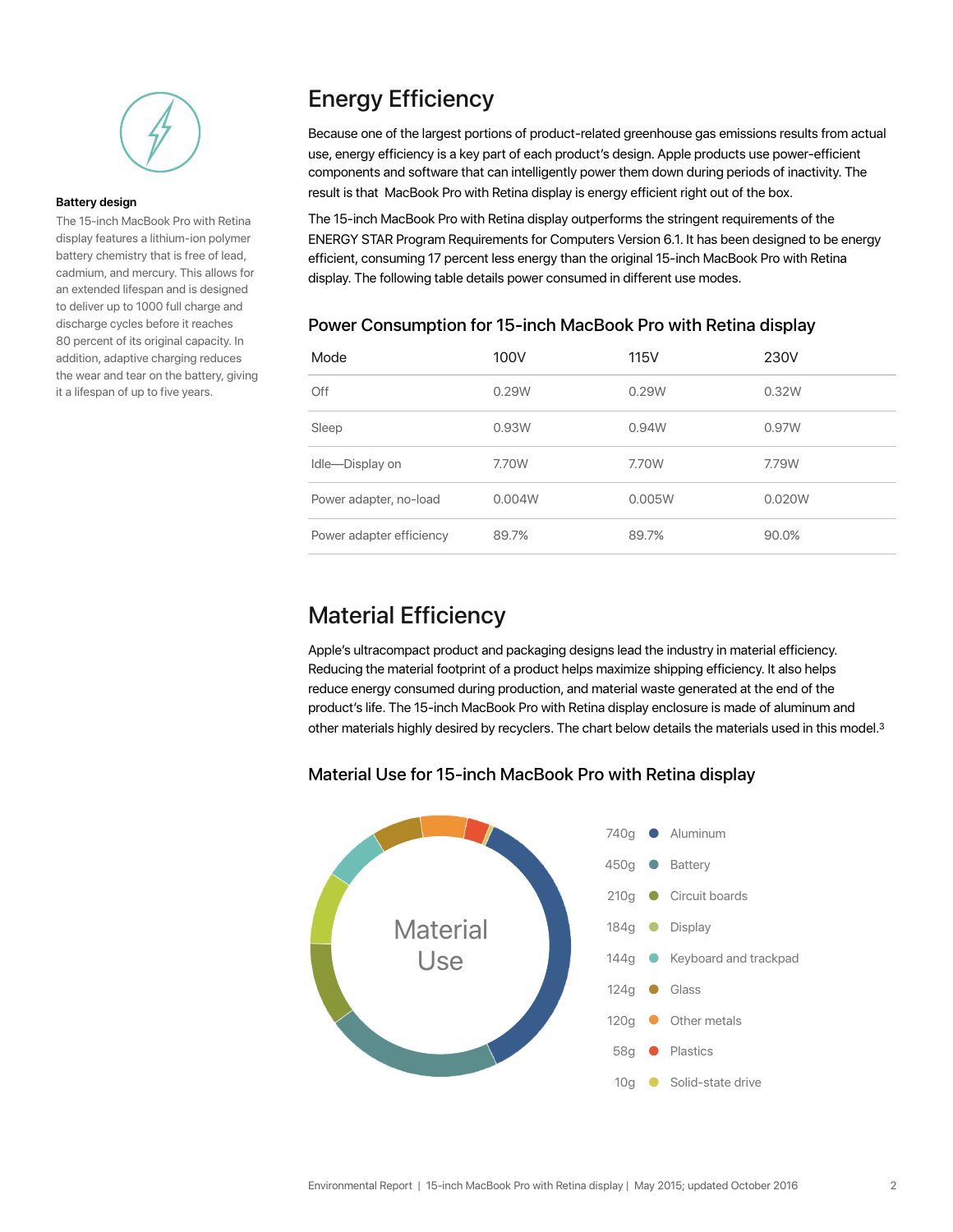

U.S. retail packaging of the 15-inch MacBook Pro with Retina display contains an average of 23 percent recycled content by weight.

# Packaging

The packaging for the 15-inch MacBook Pro with Retina display is highly recyclable. The packaging fibers in the retail box are made from recycled content or sustainably managed forests. In addition, the packaging uses corrugated cardboard made from a minimum of 30 percent recycled content, and molded fiber made entirely from recycled content. The following table details the materials used in its packaging.

#### Packaging Breakdown for 15-inch MacBook Pro with Retina display

| Material                      | Retail box       | Retail and shipping box |
|-------------------------------|------------------|-------------------------|
| Paper (corrugate, paperboard) | 385g             | 789q                    |
| Molded fiber                  |                  | 296q                    |
| High-impact polystyrene       | 241 <sub>q</sub> | 241 <sub>q</sub>        |
| Other plastics                | 21 <sub>g</sub>  | 21 <sub>g</sub>         |

### Restricted Substances

Apple has long taken a leadership role in restricting harmful substances from its products and packaging. As part of this strategy, all Apple products comply with the strict European Directive on the Restriction of the Use of Certain Hazardous Substances in Electrical and Electronic Equipment, also known as the RoHS Directive. Examples of materials restricted by RoHS include lead, mercury, cadmium, hexavalent chromium, and the brominated flame retardants (BFRs) PBB and PBDE. The 15-inch MacBook Pro with Retina display goes even further than the requirements of the RoHS Directive by incorporating the following more aggressive restrictions:

- Arsenic-free display glass
- Mercury-free LED-backlit display
- BFR-free
- Beryllium-free
- PVC-free internal cables and power adapter DC cable
- PVC-free AC power cord available in all regions except India and South Korea



# Recycling

Through ultra-efficient design and the use of highly recyclable materials, Apple has minimized material waste at the product's end of life. In addition, Apple offers and participates in various product take-back and recycling programs in 99 percent of the countries where Apple products are sold. All products are processed in the country or region in which they are collected. For more information on how to take advantage of these programs, visit www.apple.com/recycling.